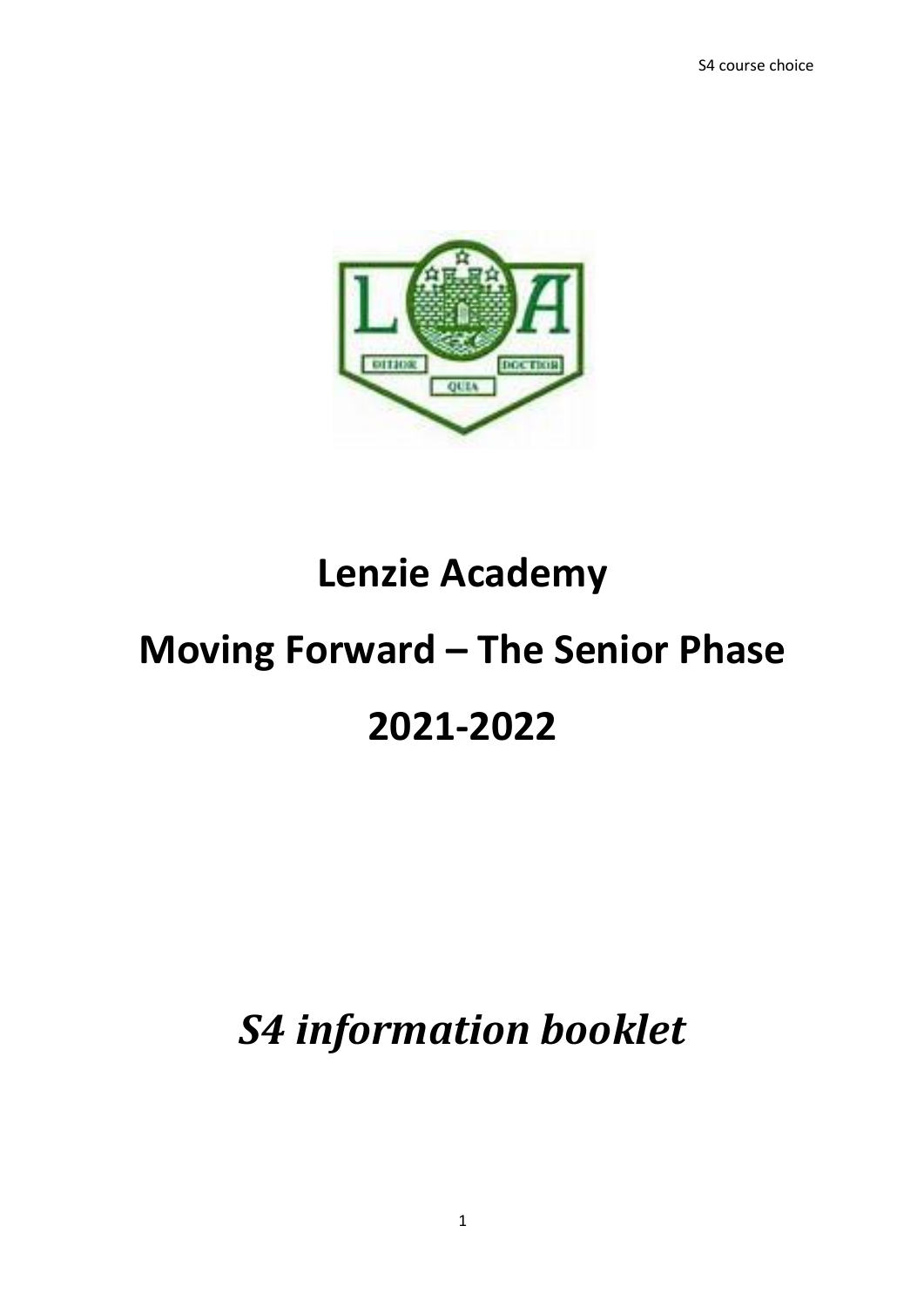## **Contents**

|                                                              | Page |
|--------------------------------------------------------------|------|
| Information for parents                                      | 3    |
| <b>Curriculum for Excellence and National Qualifications</b> | 4    |
| Choosing a subject: A guide for parents                      | 6    |
| Choosing a subject: A guide for pupils                       | 7    |
| Remember                                                     | 9    |
| Personalisation and Choice form – paper copy                 | 10   |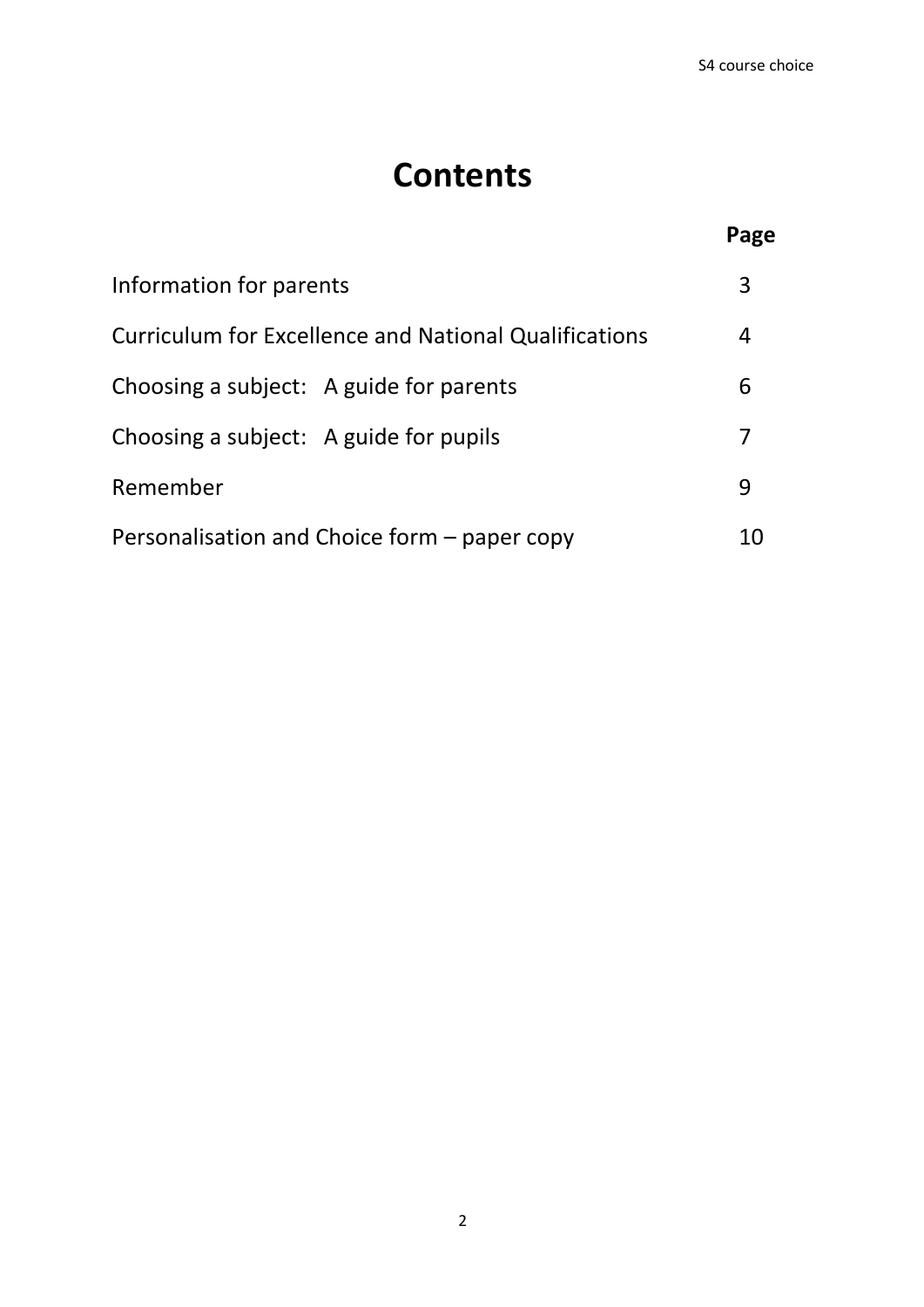S4 course choice

#### March 2021

#### Dear Parent/Carer

Your child will soon be embarking on their path into the Senior Phase in Lenzie Academy. This constitutes the next step along their educational journey leading to a positive destination for them post-school. Throughout the Broad General Education (S1-S3) there have been progressive opportunities for personalisation in choice of subjects, more specialisation in certain curricular areas and additional experience of subjects that are not core. This has been a challenging year for everyone and we have changed the process to support personalisation and choice, moving from face to face to virtual meetings. Pupils will still be guided and supported to choose appropriate subjects from those they have been studying in S3 to pursue National Qualification that are appropriate to their strengths, abilities and future aspirations.

Lenzie Academy, through discussions with pupils, staff, parents and officers within East Dunbartonshire has developed a framework that will afford additional time to S4 pupils in the subjects in which they will sit National Qualifications. For those of our pupils working towards Higher Grade qualifications in S5, this will facilitate additional time to study at this level providing a more support and less stress in the study for qualifications. For those pupils not progressing towards Higher Grade exams, there will more time to ensure stronger National 5 qualifications with the opportunity for lateral progression to a broader suite of qualifications in S5. Those pupils sitting Higher Grades in S5 will still sit National 5 qualifications at the end of S4.

There is an understanding that choices of this nature need significant support and there are a number of events that support this process.

- 1. **Monday 15th March –** Moving Forward Booklet on website
- 2. **Monday 15th March –** Curricular Information Video on website
- 3. **Monday 15th March –** S3 year group assembly
- 4. **Weeks of 8 st and 15th March –** PSE focus on Personalisation and Choice
- **5.** Telephone Parent Meeting with selected staff **– Friday 19th March, selected times 8.45 am - 3.30 pm**
- 6. Guidance Interviews via Teams **22nd – 30th March –** parents are welcome to join the meeting
- 7. **Wednesday 31st March** return of completed GLOW FORM personalisation and choice applications

Please do not hesitate to contact me if you have any questions.

Mrs M Elliott Depute Head Teacher (S3)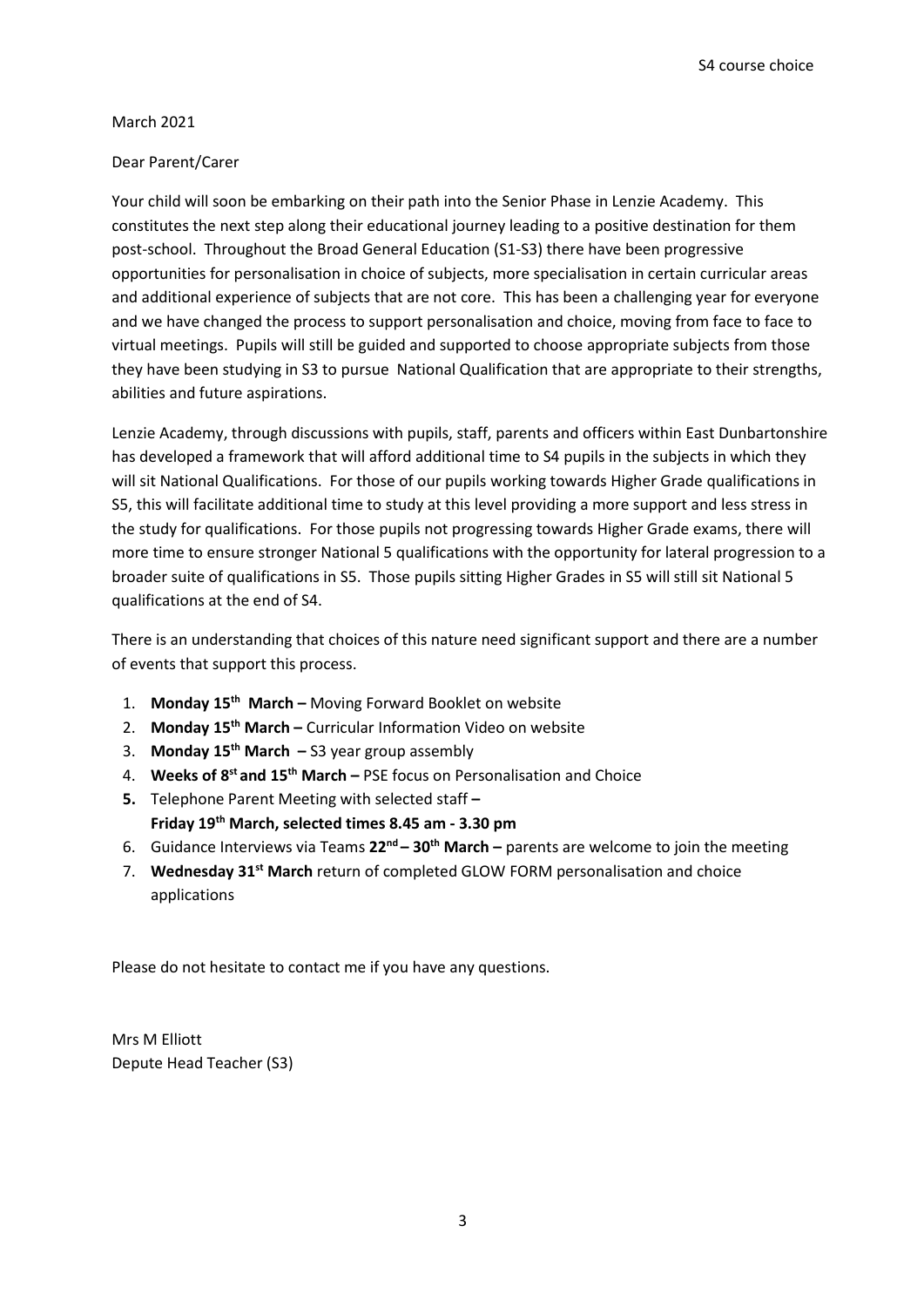## **Curriculum for Excellence and National Qualifications**

#### **1. Courses**

In S3 pupils reduced their curriculum to nine subjects and from these will reduce yet further to enable them to study in more depth towards the appropriate National Qualification. They will **study six academic subjects** and **a wider achievement qualification** and will be allocated five periods in each of their academic subjects in S4 and S5. In addition, the core subjects of PE, PSE and RME will continue to be studied. Pupils determined to be working at National 4 and 5 levels will be presented for the appropriate exam at the end of S4. Pupils working towards a Higher Grade qualification at the end of S5 will begin the work for their Higher Grades during S4 but will still stop off and be presented for National 5 exams at the end of S4.

#### **2. Assessment**

All courses will be assessed and marked throughout the session by teachers and may include a combination of practical work, case studies, subject tests and examinations.

#### **How will qualifications be graded?**

- National 4 is internally assessed with SQA verification. These will be Pass or Fail.
- National 5 and Higher pupils will also sit an external examination. Some courses incorporate a folio or project in determination of the grade. These courses are graded A to D.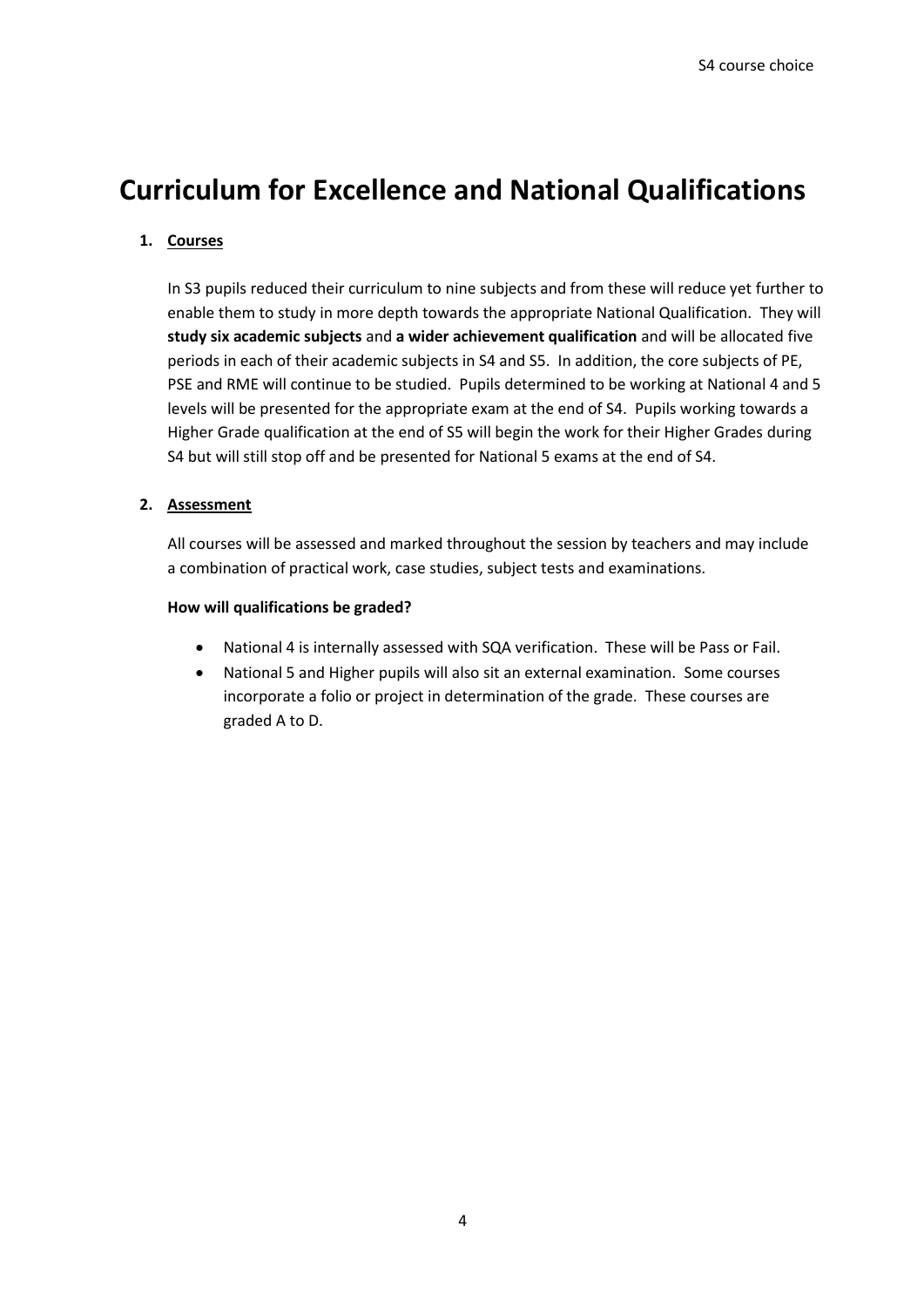#### **3. What can a pupil do after S4?**

There are natural progression routes for pupils in S5 and S6. The diagram below sets out typical progression routes.

| <b>PROGRESSION ROUTES</b>      |                            |                             |  |                                                       |  | S <sub>4</sub>                                               |                         |
|--------------------------------|----------------------------|-----------------------------|--|-------------------------------------------------------|--|--------------------------------------------------------------|-------------------------|
| <b>Learner Journeys</b>        |                            |                             |  |                                                       |  | Personalisation                                              |                         |
|                                |                            |                             |  |                                                       |  |                                                              | and Choice Form         |
| S <sub>3</sub>                 | <b>S3 February Report</b>  | <b>S4</b>                   |  | S <sub>5</sub>                                        |  | S <sub>6</sub>                                               | <b>Select</b>           |
| Level 3 or<br>Level 4 Achieved | <b>National Progress 1</b> | National 5/<br>begin Higher |  | Higher for most                                       |  | Advanced<br>Higher                                           | ROW 1 Higher            |
| Level 3 Achieved               | <b>National Progress 2</b> | National 5                  |  | Higher for some<br>New National 5<br>subject for some |  | Higher <sup>*</sup><br>New National 5<br>subject for<br>some | <b>ROW 2 National 5</b> |
| Level 2 Achieved               | <b>National Progress 3</b> | National 4                  |  | National 5 for<br>some                                |  | Higher <sup>*</sup><br>New National 5<br>subject for<br>some | ROW 3 National 4        |

(\* in S6 there will be the opportunity to study Higher courses in 1 year as now with 6 periods allocated to each subject)

In addition, the EDC vocational programme is available to pupils in S5 and S6. This offers opportunities provided by partner Further Education colleges.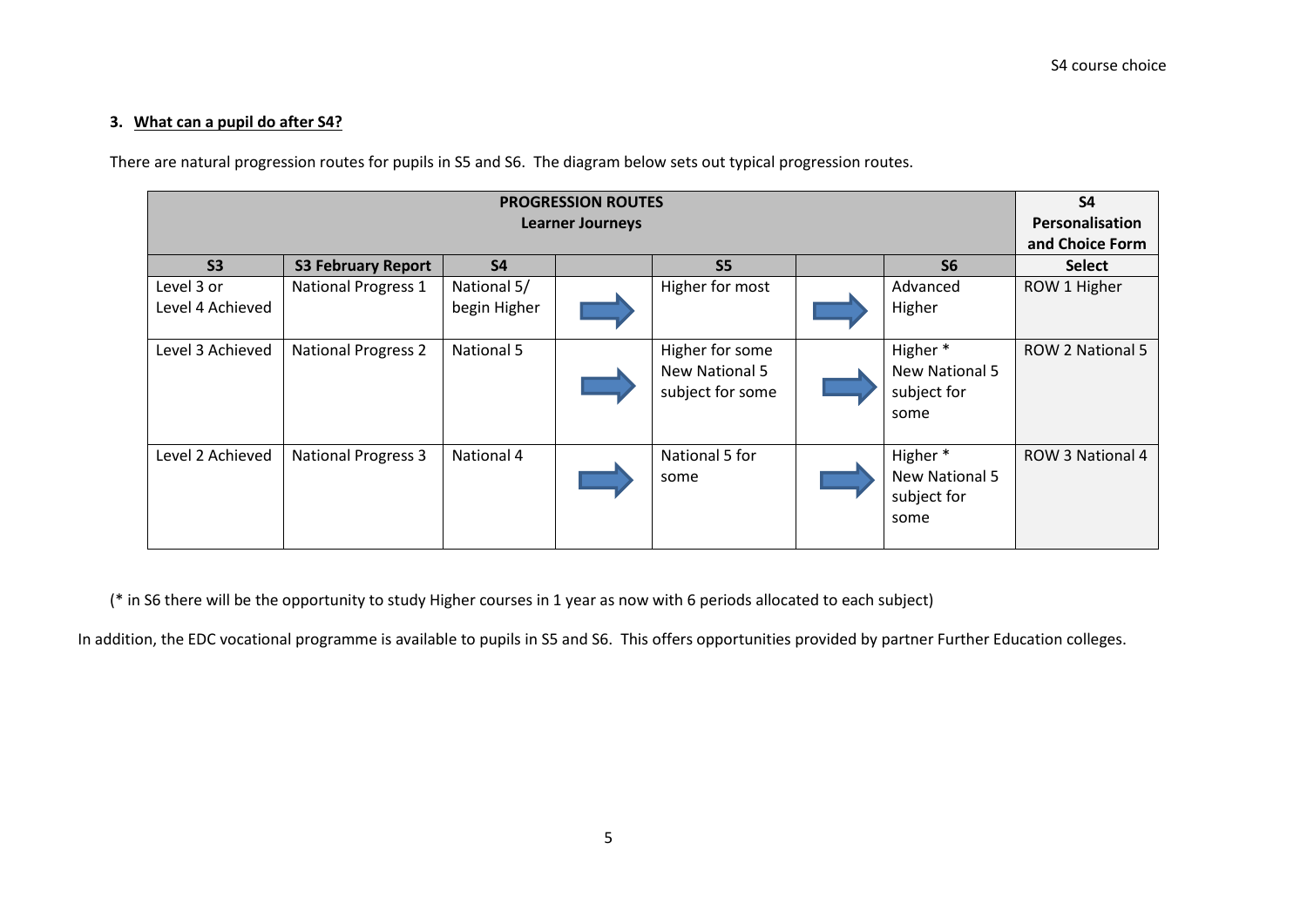### **Choosing Subjects – A Guide for Parents**

Now that pupils are entering the Senior Phase, there is a greater degree of freedom of choice afforded to them. In principle there is no compulsion to choose any specific curricular areas, however East Dunbartonshire Council does expect that **all pupils will study English and Maths until at least the end of S4.** This then dictates that these subjects must be included in the choices made.

- Pupils **must choose a subject in each column** of the course application form (illustrated on page 9).
- Use the National Progress in your Monitoring and Tracking Report to guide you to which level you should study.
- Pupils are **strongly** advised to choose the subjects that will provide the best opportunity of attaining the highest qualifications possible.
- If choosing a subject at **Higher** Grade then only one choice is needed in **row one** of the appropriate column.
- If studying at **National 5 in S4** and **recoursing in S5** then pupils should indicate their choice in **row two.**
- If studying at National 3 or 4 level then pupils should indicate their choice in **row three**.
- Some pupils may also be offered the option of **Learning across the Curriculum** as one of their six academic choices. This is **not** an open choice and the appropriate pupils will be contacted by the Support for Pupils department.
- If there is a clash of subjects or a specific combination of choices is not possible, this should be noted in the box on the bottom left of the form. This will be reviewed as the timetable is constructed and may be able to be accommodated, though there can be no guarantees in this regard. Pupils should **still indicate another subject in the column** where they have an issue in case the problem cannot be rectified. We will endeavour to make every effort to ensure pupils are coursed as they choose but staffing, timetable configuration, time restraints and pupil choice patterns can deem some choices not being possible to deliver.
- Choices should be made **from the nine subjects** being studied in S3 to facilitate clear progression. Pupils will **not** at this time be allowed to choose new subjects. **New subjects may be possible in S5/6.**

On the following pages, guidance is given to pupils on how to choose subjects. This will be supported by interviews with Guidance staff via Teams, PSE and Assembly.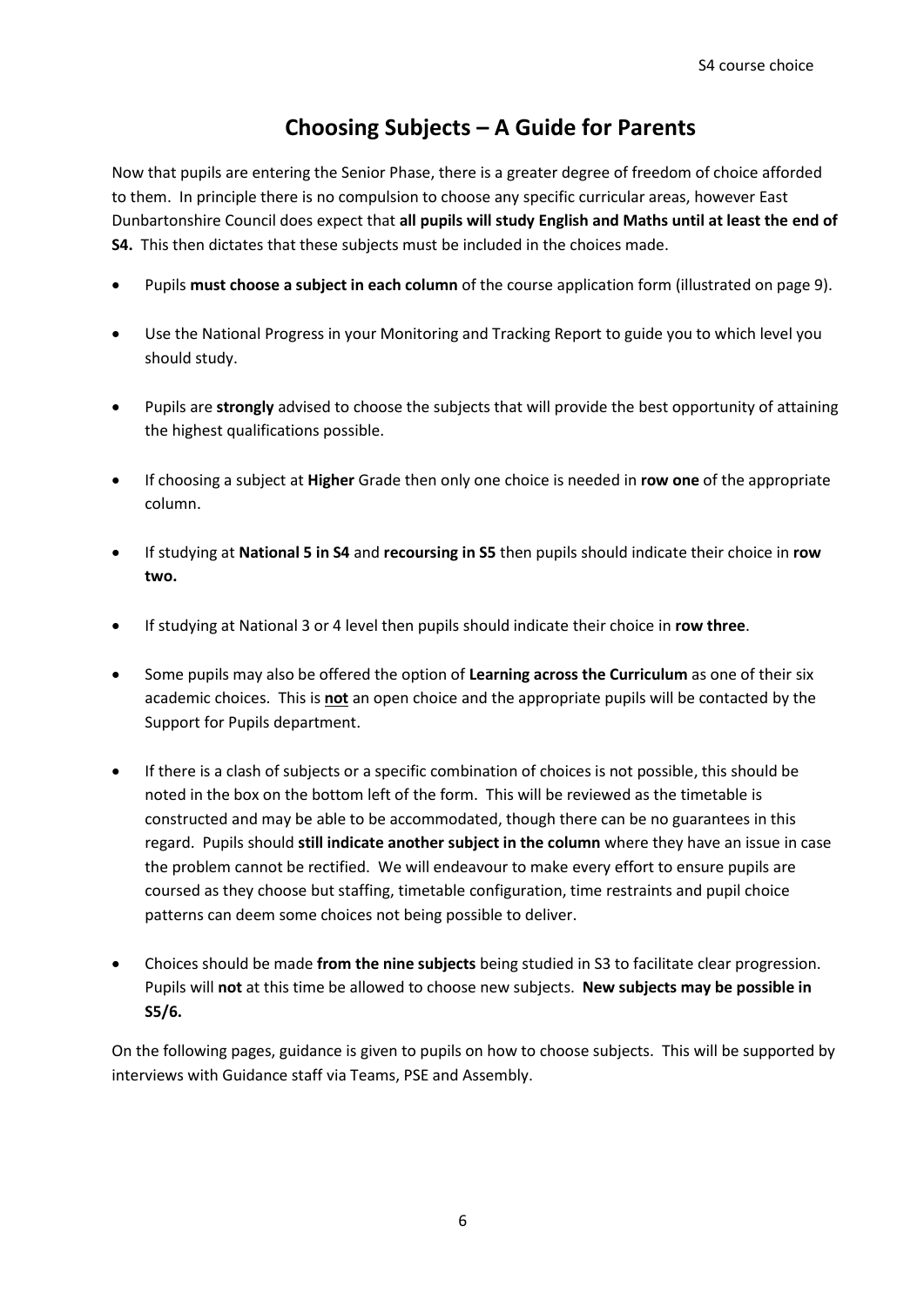

## **Choosing Subjects – A Guide for Pupils**

You have reached an important stage in your secondary education as you approach the Senior Phase. You will now be given an opportunity to exercise even greater personalisation and choice by reducing your current nine academic subjects. This will allow you to focus and specialise more in the subjects of your choosing.

You **must** choose from the subjects you have already been studying and you must choose **English and Maths** in one of the available columns. This is because East Dunbartonshire Council requires that every pupil study English and Maths until the end of S4.

The columns have been populated taking into consideration the subjects already being studied, results from a previous technical exercise and the staffing that we have available within the school.

#### **The Final Decision**

Before making any final choices you should look carefully at the course descriptions on the school website for S4-6 pupils, please note these may be updated following the pandemic. The information can be located on the website following the steps below:

- $\triangleright$  Learning
- $\triangleright$  Subject options
- $\triangleright$  S4-6 Course Descriptions

The course descriptions will be updated in light of any new SQA information received. Please note there is no guarantee all courses will run.

#### **How do I decide?**

When choosing your subjects consider the following:

- **1. Do I need it for a possible future career?**
- **2. Is it an area of strength for me and will offer me the best chance of success?**
- **3. I am interested in it and will I enjoy the subject and be motivated to study effectively?**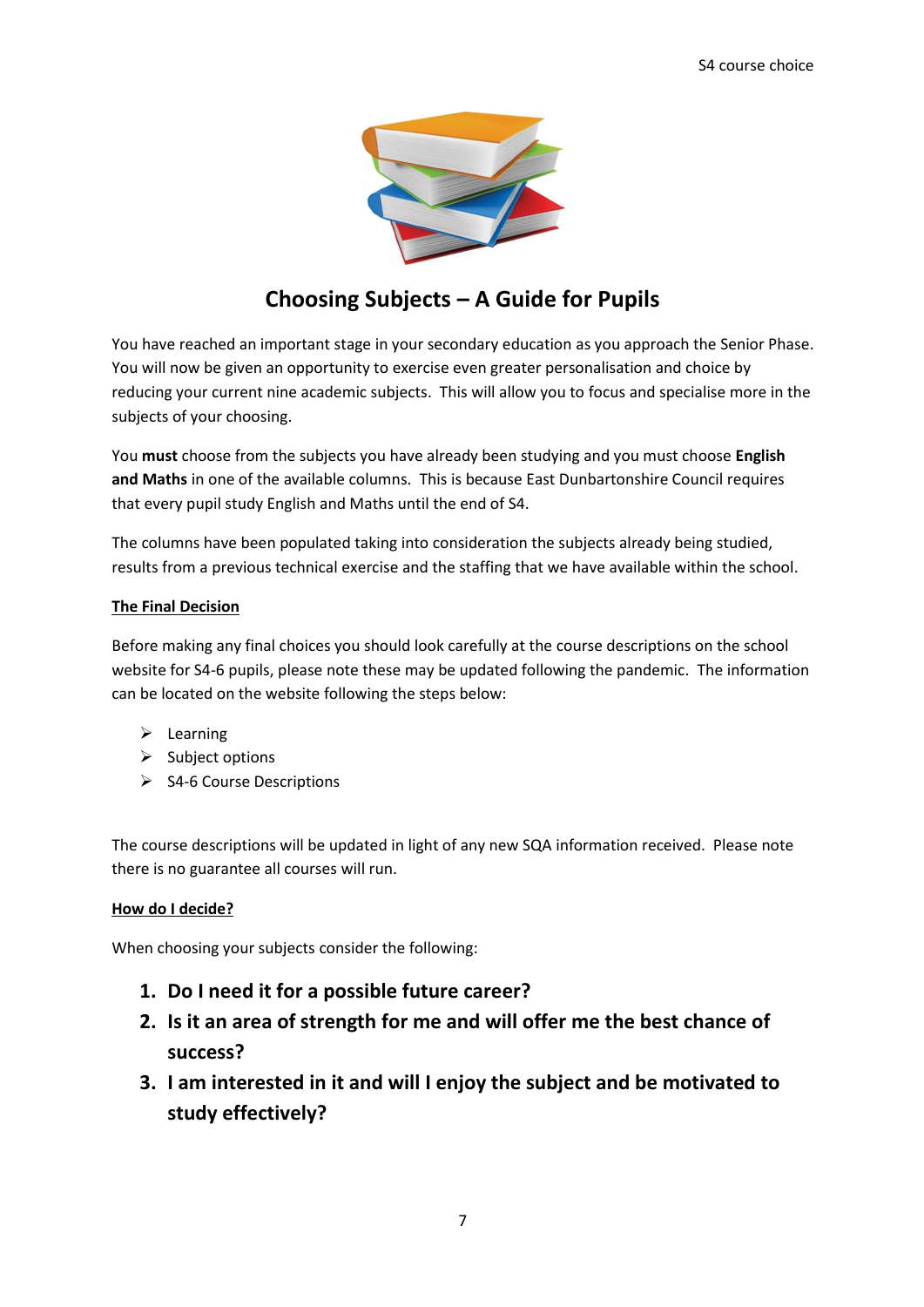#### **Support with Course Choice**

As a wide range of subject options are available, it might be difficult for pupils and parents/carers to decide which to choose. The school supports pupils by providing information via:

- The "Moving Forward" booklet
- Assemblies/PSE inserts
- Parent meeting with selected staff
- Reporting and links with Guidance staff
- Individual interviews with Guidance staff
- Lenzie Academy website

#### **Length of Course**

Pupils recommended for National 4 or National 5 will complete the course at the end of S4. Those pupils recommended for Higher Grade will finish work for National 5 probably around January/February of S4. After this point subjects will embark on Higher Grade work as well as ongoing revisiting and revision of National 5 work for consolidation purposes. The nature of the work undertaken will vary from subject to subject and more details will be available from the relevant principal teachers. The pupils studying the Higher Grade across S4/5 will sit the National 5 examination in S4 and, if they are successful, will be presented for the Higher Grade examination at the end of S5.

Pupils must complete all courses to the end of S4. At this time a review can be made and further selection made if necessary. However, if this occurs then a pupil will be required to reselect another subject to maintain a full timetable of six subjects to study. Pupils will not be permitted to opt into a new higher course at the start of S5. More advice regarding this will be available at the necessary time.

| Administration             | <b>Engineering Science</b>   |                           |
|----------------------------|------------------------------|---------------------------|
| Art                        | English                      | Maths                     |
| Biology                    | <b>Fashion and Textile</b>   | Modern Studies            |
| <b>Business Management</b> | French                       | <b>Music</b>              |
| Chemistry                  | Geography                    | <b>Physical Education</b> |
| Computing                  | <b>Graphic Communication</b> | Physics                   |
| Dance                      | History                      | Practical Woodwork*       |
| <b>Music Technology</b>    | Practical Cookery*           | Princes Trust XL*         |
| Drama                      | Human Biology                | Spanish                   |

#### **School Courses Offered to S4 2021-2022**

(\*Does not continue to Higher)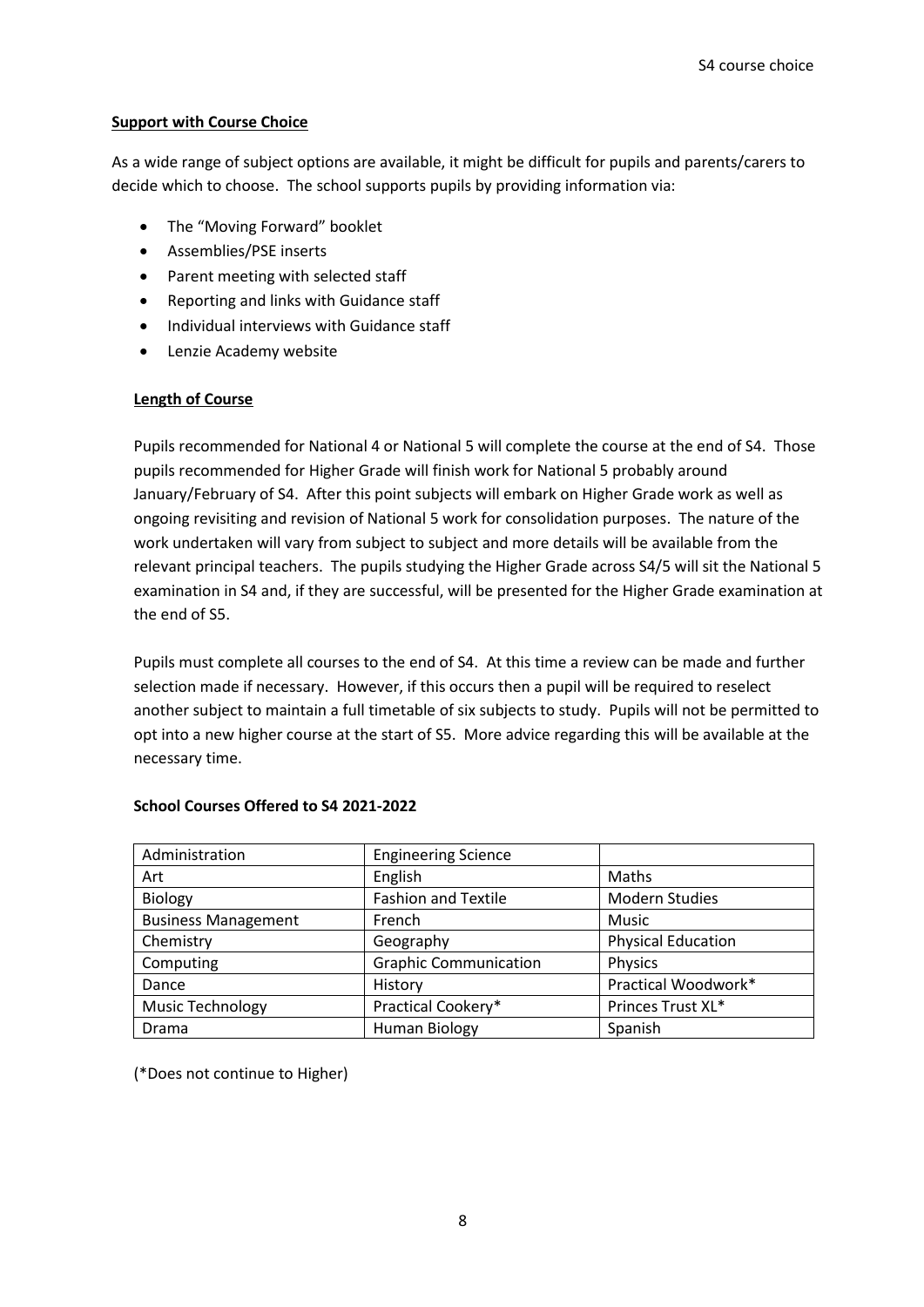### **Remember**

- 1. You must choose **6 subjects.**
- 2. All pupils will also work towards a **SQA Wellbeing Award.**
- 3. You must choose a subject in **all columns** (even if a problem is highlighted in the box).
- 4. If choosing Higher, circle one subject in row one.
- 5. If choosing National 5 choose in row two.
- 6. If choosing National 3 or 4, choose in row three.
- 7. Raise any concerns with your Guidance teacher during interview.
- 8. Parents are welcome to attend the guidance interview. Specific times will be allocated to all pupils.
- 9. Further enquiries can be directed to Mrs Elliott (DHT S3).
- **10.** All course GLOW FORMS must be submitted by **Wednesday 31 March.**